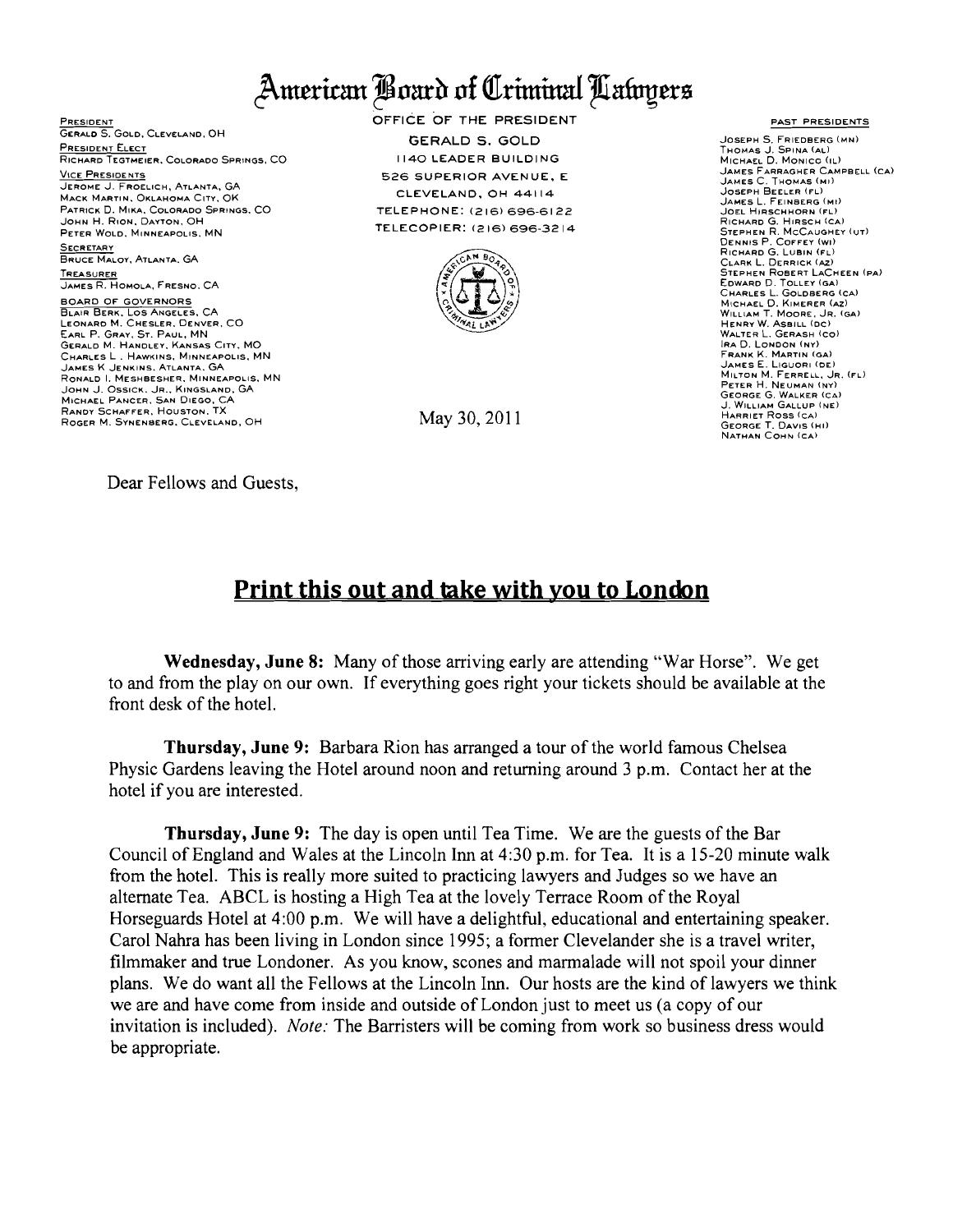**Friday, June 10:** The day is open until 4:30 p.m. when a bus picks us up to take us to The Old Bailey for a comparative sentencing hearing. One of our own will act as an American Defense Counsel and another as a Federal Judge while the Brits will have a real Judge - wig and all - as well as a Defense Barrister. This will be a relatively short exercise and we will be given a tour of Old Bailey. We will then return to the hotel for a cocktail reception and a buffet dinner. Because of our numbers we must be prompt to the bus. If you are not on the bus, we will assume you are either not coming or are coming from another place and will leave without you. *Note:*  The Old Bailey is very difficult to see because of security during Court hours. This is a real treat arranged by our Honorary Fellow Chris Sallon QC (leave your cameras and cell phones at the Hotel).

**Saturday, June 11:** An English breakfast in the hotel is served as part of your room rate each day. The meeting will start at 8:30 a.m. at the Hotel after your breakfast. At 10:30 a.m. we hopefully will have British lawyers to discuss our similarities and differences. This part of the meeting will be open to all. The meeting will conclude by noon and the rest of the day is your own. *Note:* The Queen's Birthday Celebration starts early in the morning right around the comer and creates some traffic problems but some great colour.

**Sunday, June 12:** 9:00 a.m. Meeting - Agenda to be planned. 5:30 p.m. we meet in front of the Hotel for pick-up. We arrive at 800-year-old Gray's Inn for a champagne reception and dinner. We will be entertained by a well-known London string quartet. We will then conclude the weekend by being bused back to the Hotel to continue our European excursions. *Note*: Dinner will be with Gray's Inn's famous silver, crisp white tablecloths and fresh flowers, so please dress accordingly.

For those of you wanting to make dinner or theatre arrangements, the Hotel Concierge is most helpful.

Your faithful travel guide,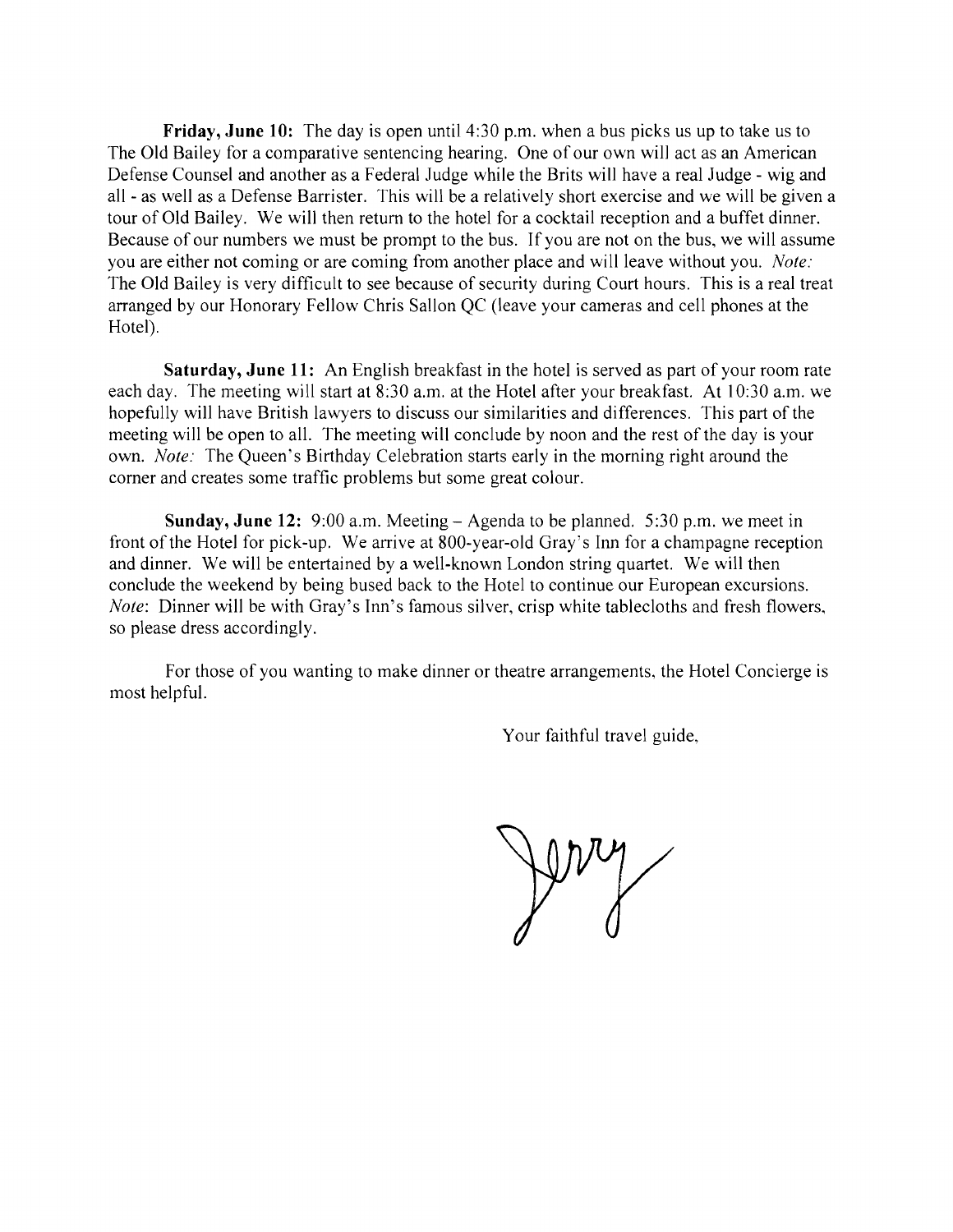

Gerald Gold President, the Board of American Criminal Lawyers Gold & Pyle 1140 Leader Building 526 Superior Avenue, E. Cleveland, OH 44114

13.05.2011

Dear Gerald,

I am delighted to hear from Chris 5a11on that you will be leading a delegation from the Board of American Criminal Lawyers to visit London in June.

We would be pleased if your delegation would be able to join me and some other criminal barristers for afternoon tea at Lincoln's Inn, hosted by the International Committee of the Bar Council. It would be a pleasure to meet you and your delegation and a good opportunity for our professions meet one another and exchange professional experiences in informal surroundings. I understand that a similar event was held when your organisation visited some ten years ago and was a great success, which we would hope to repeat.

The afternoon tea would be held on Thursday 9th June at 4.30pm in the Old Court Room of Lincoln's Inn, WC2A 3TL. We will be inviting members of the criminal bar including office holders of the Criminal Bar Association, the Bar Council, the International Committee and the Circuits to attend.

I look forward to hearing from you and to meeting you in the summer.

Best wishes,

Peter Ladder QC Chairman of the Bar Council of England and Wales

## **THE BAR COUNCIL**

www.barcouncil.org.uk

289-293 High Holbom, London WC1V 7HZ DX: 240 LDE Tel: 020 72420082 Fax: 020 78319217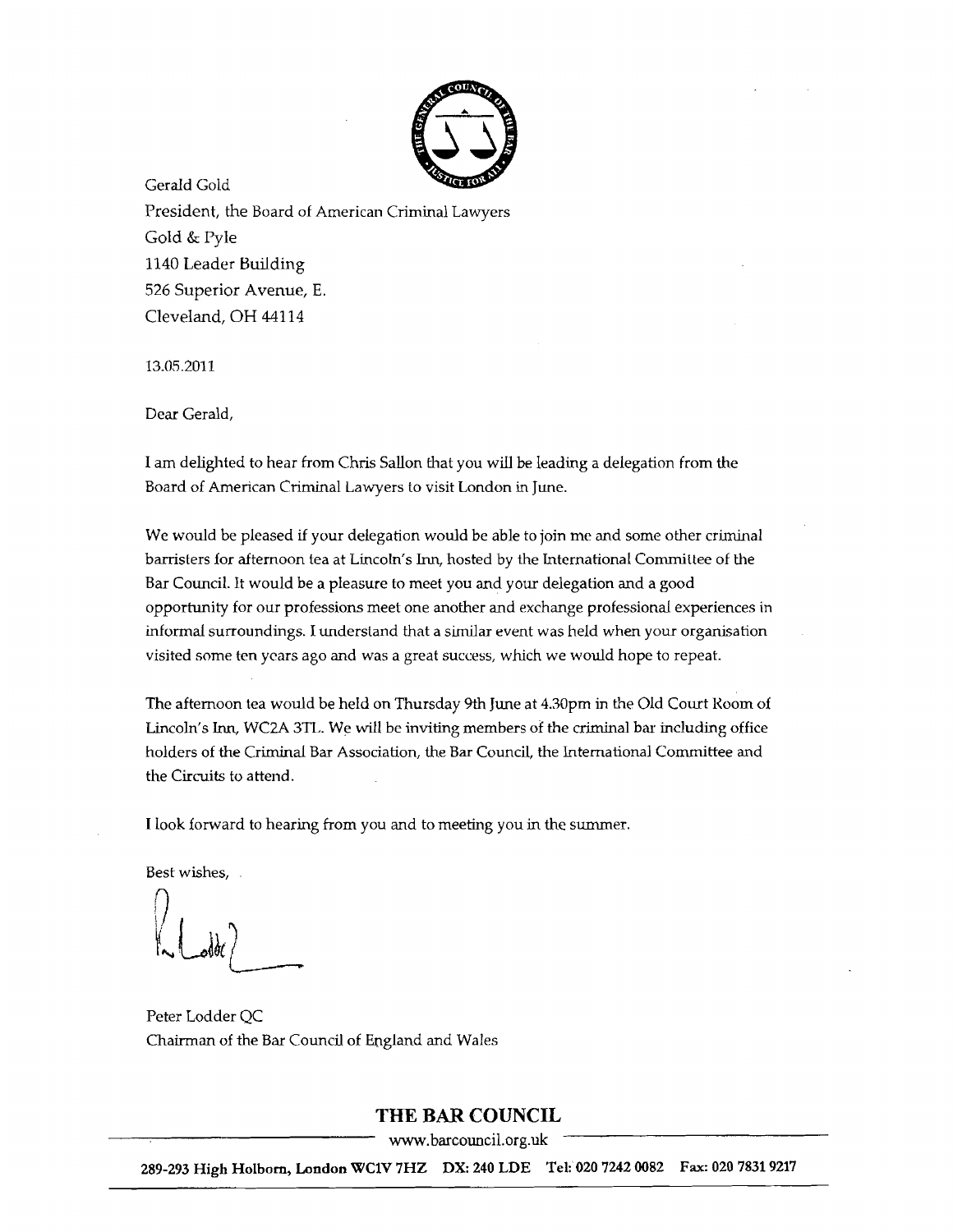| Asbill<br>Hank<br><b>DC</b><br>Washingon<br>$\mathbf{1}$<br>Joanne<br>$\overline{2}$<br><b>Bieber</b><br><b>Brian</b><br><b>Coral Gables</b><br>FL<br>Wendi<br>2<br>3<br><b>Brink</b><br>2<br>John<br>Minneapolis<br>MN<br>Judy<br>Linda DeMetrick<br>4<br>Campbell<br>San Francisco<br>CA<br>2<br>James<br>5<br>[Carlozzi]<br>[Guest of Gold]<br>Willoughby<br>OH<br>[Joyce]<br>Chesnoff <sup>*</sup><br>6<br><b>NV</b><br>David<br>Diana<br>Las Vegas<br>2<br>7<br>Debus<br>2<br>Barbara Browne<br>Phoenix<br>AZ<br>Larry<br>Jeffrey<br>8<br>Deen<br>Mobile<br><b>AL</b><br>2<br>DeGuerin<br><b>Dick</b><br>9<br>Janie<br><b>TX</b><br>2<br>Houston<br>Findling<br>2<br>10<br>Drew<br>Beth<br>Atlanta<br>GA<br>11<br>Friedman<br>Cleveland<br>OH<br>2<br>lan<br>Erin Bartman<br>2<br>12<br>Froelich<br>GA<br><b>Suzanne Alley</b><br>Atlanta<br>Jerry<br>13<br>Gold<br>Cleveland<br>Gerald<br>OH<br>2<br>Rosemary<br>14<br>Goldstein<br><b>TX</b><br>2<br>Gerald<br>Christine<br>San Antonio<br>15 [Barber]<br>[Lionel]<br>[Guest of Goldstein]<br>London<br>UK<br>1<br>16<br>[Guest of Goldstein]<br>London<br>[Greenwood]<br>[Troy]<br>UK<br>1<br>Handley<br>Gerald<br>2<br>17<br>Sandy<br>Kansas City<br><b>MO</b><br>18 Hawkins<br>Charles<br>Minneapolis<br><b>MN</b><br>$\overline{\mathbf{c}}$<br>Jane<br>19<br>Hirsch<br>Richard<br>Claire<br>Santa Monica<br>2<br>CA<br>$\overline{\mathbf{c}}$<br>20 Hirschhorn<br>Joel<br><b>Coral Gables</b><br>FL.<br>Angela<br>$\overline{\mathbf{c}}$<br>21<br>Homola<br>CA<br>Melinda<br>James<br>Fresno<br>22 Jenkins<br>$\overline{\mathbf{c}}$<br>Ann Roan<br>Atlanta<br>GA<br>Jim<br>23<br>$\mathbf{2}$<br> Kazan<br>Elizabeth<br>Phoenix<br><b>AZ</b><br>Larry<br>$\overline{\mathbf{c}}$<br>24<br> Keefe<br>CT<br>Hugh<br>Tara Knight<br>New Haven<br>$\mathbf{z}$<br>25<br>DE<br>Stephanie<br>Liguori<br>James<br>Dover<br>$\overline{\mathbf{c}}$<br>26<br>Maloy]<br>GA<br>Leslie Bryan<br>Atlanta<br><b>Bruce</b><br>[Whitney]<br>[Guest of Maloy]<br>GA<br>1<br>27<br>[Griggs]<br>Atlanta<br>[Brandon]<br>[Guest of Maloy]<br>Atlanta<br>GA<br>28<br>[Griggs]<br>1<br>Mack<br>Vicki<br>2<br>29<br>Martin<br>Oklahoma City<br>OK<br>30   Mauzy<br>William<br>MN<br>2<br>Minneapolis<br>Lucy Wieland<br>Meshbesher<br>MN<br>$\overline{2}$<br>Minneapolis<br>Ronald<br>Kim<br>31<br><b>Colorado Springs</b><br>$\overline{\mathbf{c}}$<br>Mika<br>Patrick<br>CO<br>32<br>Jennie<br>33<br>Monico<br>Michael<br>IL.<br>Chicago<br>1<br>$\overline{\mathbf{c}}$<br>Morris<br>Atlanta<br>GA<br>34<br><b>Bruce</b><br>Jaclynn<br>$\mathbf{c}$<br>35<br>Nasatir<br>Michael<br>Santa Monica<br>CA<br>Dee<br>$\overline{\mathbf{c}}$<br>O'Neil<br>CA<br>36<br><b>Brian</b><br>Gail<br>Los Angeles<br>37<br>GA<br>$\overline{\mathbf{c}}$<br>Ossick<br>John Jr.<br>Madonna Marx<br>Kingsland<br>[Pitts]<br>[Guest of Campbell]<br>San Francisco<br>CA<br>38<br>[Marina]<br>1<br>Reichert<br>Stephanie Blair<br><b>Grand Forks</b><br>$\overline{c}$<br>Alex<br><b>ND</b><br>39<br>Rion<br>Jon Paul<br>Megan & Wolsworth<br>OH<br>40<br>Dayton<br>Rion<br>OH<br>41<br>John<br>Barbara<br>Dayton<br>Sallon QC<br>London<br>UK<br>42<br>Christopher<br>Schaffer<br>ς<br>TX<br>43<br>Kent<br>Houston<br>Schaffer<br><b>TX</b><br>Randy<br>Mollie<br>Houston<br>44<br>Fred Friedman<br>Santa Monica<br>CA<br>45<br>Sherman<br>Janet | $\mathsf A$ | B      | $\mathsf{C}$ | D          | E  | $\mathsf F$    |
|---------------------------------------------------------------------------------------------------------------------------------------------------------------------------------------------------------------------------------------------------------------------------------------------------------------------------------------------------------------------------------------------------------------------------------------------------------------------------------------------------------------------------------------------------------------------------------------------------------------------------------------------------------------------------------------------------------------------------------------------------------------------------------------------------------------------------------------------------------------------------------------------------------------------------------------------------------------------------------------------------------------------------------------------------------------------------------------------------------------------------------------------------------------------------------------------------------------------------------------------------------------------------------------------------------------------------------------------------------------------------------------------------------------------------------------------------------------------------------------------------------------------------------------------------------------------------------------------------------------------------------------------------------------------------------------------------------------------------------------------------------------------------------------------------------------------------------------------------------------------------------------------------------------------------------------------------------------------------------------------------------------------------------------------------------------------------------------------------------------------------------------------------------------------------------------------------------------------------------------------------------------------------------------------------------------------------------------------------------------------------------------------------------------------------------------------------------------------------------------------------------------------------------------------------------------------------------------------------------------------------------------------------------------------------------------------------------------------------------------------------------------------------------------------------------------------------------------------------------------------------------------------------------------------------------------------------------------------------------------------------------------------------------------------------------------------------------------------------------------------------------------------------------------------------------------------------------------------------------------------------------------------------------------------------------------------------------------------------------------------------------|-------------|--------|--------------|------------|----|----------------|
|                                                                                                                                                                                                                                                                                                                                                                                                                                                                                                                                                                                                                                                                                                                                                                                                                                                                                                                                                                                                                                                                                                                                                                                                                                                                                                                                                                                                                                                                                                                                                                                                                                                                                                                                                                                                                                                                                                                                                                                                                                                                                                                                                                                                                                                                                                                                                                                                                                                                                                                                                                                                                                                                                                                                                                                                                                                                                                                                                                                                                                                                                                                                                                                                                                                                                                                                                                                 |             |        |              |            |    |                |
|                                                                                                                                                                                                                                                                                                                                                                                                                                                                                                                                                                                                                                                                                                                                                                                                                                                                                                                                                                                                                                                                                                                                                                                                                                                                                                                                                                                                                                                                                                                                                                                                                                                                                                                                                                                                                                                                                                                                                                                                                                                                                                                                                                                                                                                                                                                                                                                                                                                                                                                                                                                                                                                                                                                                                                                                                                                                                                                                                                                                                                                                                                                                                                                                                                                                                                                                                                                 |             |        |              |            |    |                |
|                                                                                                                                                                                                                                                                                                                                                                                                                                                                                                                                                                                                                                                                                                                                                                                                                                                                                                                                                                                                                                                                                                                                                                                                                                                                                                                                                                                                                                                                                                                                                                                                                                                                                                                                                                                                                                                                                                                                                                                                                                                                                                                                                                                                                                                                                                                                                                                                                                                                                                                                                                                                                                                                                                                                                                                                                                                                                                                                                                                                                                                                                                                                                                                                                                                                                                                                                                                 |             |        |              |            |    |                |
|                                                                                                                                                                                                                                                                                                                                                                                                                                                                                                                                                                                                                                                                                                                                                                                                                                                                                                                                                                                                                                                                                                                                                                                                                                                                                                                                                                                                                                                                                                                                                                                                                                                                                                                                                                                                                                                                                                                                                                                                                                                                                                                                                                                                                                                                                                                                                                                                                                                                                                                                                                                                                                                                                                                                                                                                                                                                                                                                                                                                                                                                                                                                                                                                                                                                                                                                                                                 |             |        |              |            |    |                |
|                                                                                                                                                                                                                                                                                                                                                                                                                                                                                                                                                                                                                                                                                                                                                                                                                                                                                                                                                                                                                                                                                                                                                                                                                                                                                                                                                                                                                                                                                                                                                                                                                                                                                                                                                                                                                                                                                                                                                                                                                                                                                                                                                                                                                                                                                                                                                                                                                                                                                                                                                                                                                                                                                                                                                                                                                                                                                                                                                                                                                                                                                                                                                                                                                                                                                                                                                                                 |             |        |              |            |    |                |
|                                                                                                                                                                                                                                                                                                                                                                                                                                                                                                                                                                                                                                                                                                                                                                                                                                                                                                                                                                                                                                                                                                                                                                                                                                                                                                                                                                                                                                                                                                                                                                                                                                                                                                                                                                                                                                                                                                                                                                                                                                                                                                                                                                                                                                                                                                                                                                                                                                                                                                                                                                                                                                                                                                                                                                                                                                                                                                                                                                                                                                                                                                                                                                                                                                                                                                                                                                                 |             |        |              |            |    |                |
|                                                                                                                                                                                                                                                                                                                                                                                                                                                                                                                                                                                                                                                                                                                                                                                                                                                                                                                                                                                                                                                                                                                                                                                                                                                                                                                                                                                                                                                                                                                                                                                                                                                                                                                                                                                                                                                                                                                                                                                                                                                                                                                                                                                                                                                                                                                                                                                                                                                                                                                                                                                                                                                                                                                                                                                                                                                                                                                                                                                                                                                                                                                                                                                                                                                                                                                                                                                 |             |        |              |            |    |                |
|                                                                                                                                                                                                                                                                                                                                                                                                                                                                                                                                                                                                                                                                                                                                                                                                                                                                                                                                                                                                                                                                                                                                                                                                                                                                                                                                                                                                                                                                                                                                                                                                                                                                                                                                                                                                                                                                                                                                                                                                                                                                                                                                                                                                                                                                                                                                                                                                                                                                                                                                                                                                                                                                                                                                                                                                                                                                                                                                                                                                                                                                                                                                                                                                                                                                                                                                                                                 |             |        |              |            |    |                |
|                                                                                                                                                                                                                                                                                                                                                                                                                                                                                                                                                                                                                                                                                                                                                                                                                                                                                                                                                                                                                                                                                                                                                                                                                                                                                                                                                                                                                                                                                                                                                                                                                                                                                                                                                                                                                                                                                                                                                                                                                                                                                                                                                                                                                                                                                                                                                                                                                                                                                                                                                                                                                                                                                                                                                                                                                                                                                                                                                                                                                                                                                                                                                                                                                                                                                                                                                                                 |             |        |              |            |    |                |
|                                                                                                                                                                                                                                                                                                                                                                                                                                                                                                                                                                                                                                                                                                                                                                                                                                                                                                                                                                                                                                                                                                                                                                                                                                                                                                                                                                                                                                                                                                                                                                                                                                                                                                                                                                                                                                                                                                                                                                                                                                                                                                                                                                                                                                                                                                                                                                                                                                                                                                                                                                                                                                                                                                                                                                                                                                                                                                                                                                                                                                                                                                                                                                                                                                                                                                                                                                                 |             |        |              |            |    |                |
|                                                                                                                                                                                                                                                                                                                                                                                                                                                                                                                                                                                                                                                                                                                                                                                                                                                                                                                                                                                                                                                                                                                                                                                                                                                                                                                                                                                                                                                                                                                                                                                                                                                                                                                                                                                                                                                                                                                                                                                                                                                                                                                                                                                                                                                                                                                                                                                                                                                                                                                                                                                                                                                                                                                                                                                                                                                                                                                                                                                                                                                                                                                                                                                                                                                                                                                                                                                 |             |        |              |            |    |                |
|                                                                                                                                                                                                                                                                                                                                                                                                                                                                                                                                                                                                                                                                                                                                                                                                                                                                                                                                                                                                                                                                                                                                                                                                                                                                                                                                                                                                                                                                                                                                                                                                                                                                                                                                                                                                                                                                                                                                                                                                                                                                                                                                                                                                                                                                                                                                                                                                                                                                                                                                                                                                                                                                                                                                                                                                                                                                                                                                                                                                                                                                                                                                                                                                                                                                                                                                                                                 |             |        |              |            |    |                |
|                                                                                                                                                                                                                                                                                                                                                                                                                                                                                                                                                                                                                                                                                                                                                                                                                                                                                                                                                                                                                                                                                                                                                                                                                                                                                                                                                                                                                                                                                                                                                                                                                                                                                                                                                                                                                                                                                                                                                                                                                                                                                                                                                                                                                                                                                                                                                                                                                                                                                                                                                                                                                                                                                                                                                                                                                                                                                                                                                                                                                                                                                                                                                                                                                                                                                                                                                                                 |             |        |              |            |    |                |
|                                                                                                                                                                                                                                                                                                                                                                                                                                                                                                                                                                                                                                                                                                                                                                                                                                                                                                                                                                                                                                                                                                                                                                                                                                                                                                                                                                                                                                                                                                                                                                                                                                                                                                                                                                                                                                                                                                                                                                                                                                                                                                                                                                                                                                                                                                                                                                                                                                                                                                                                                                                                                                                                                                                                                                                                                                                                                                                                                                                                                                                                                                                                                                                                                                                                                                                                                                                 |             |        |              |            |    |                |
|                                                                                                                                                                                                                                                                                                                                                                                                                                                                                                                                                                                                                                                                                                                                                                                                                                                                                                                                                                                                                                                                                                                                                                                                                                                                                                                                                                                                                                                                                                                                                                                                                                                                                                                                                                                                                                                                                                                                                                                                                                                                                                                                                                                                                                                                                                                                                                                                                                                                                                                                                                                                                                                                                                                                                                                                                                                                                                                                                                                                                                                                                                                                                                                                                                                                                                                                                                                 |             |        |              |            |    |                |
|                                                                                                                                                                                                                                                                                                                                                                                                                                                                                                                                                                                                                                                                                                                                                                                                                                                                                                                                                                                                                                                                                                                                                                                                                                                                                                                                                                                                                                                                                                                                                                                                                                                                                                                                                                                                                                                                                                                                                                                                                                                                                                                                                                                                                                                                                                                                                                                                                                                                                                                                                                                                                                                                                                                                                                                                                                                                                                                                                                                                                                                                                                                                                                                                                                                                                                                                                                                 |             |        |              |            |    |                |
|                                                                                                                                                                                                                                                                                                                                                                                                                                                                                                                                                                                                                                                                                                                                                                                                                                                                                                                                                                                                                                                                                                                                                                                                                                                                                                                                                                                                                                                                                                                                                                                                                                                                                                                                                                                                                                                                                                                                                                                                                                                                                                                                                                                                                                                                                                                                                                                                                                                                                                                                                                                                                                                                                                                                                                                                                                                                                                                                                                                                                                                                                                                                                                                                                                                                                                                                                                                 |             |        |              |            |    |                |
|                                                                                                                                                                                                                                                                                                                                                                                                                                                                                                                                                                                                                                                                                                                                                                                                                                                                                                                                                                                                                                                                                                                                                                                                                                                                                                                                                                                                                                                                                                                                                                                                                                                                                                                                                                                                                                                                                                                                                                                                                                                                                                                                                                                                                                                                                                                                                                                                                                                                                                                                                                                                                                                                                                                                                                                                                                                                                                                                                                                                                                                                                                                                                                                                                                                                                                                                                                                 |             |        |              |            |    |                |
|                                                                                                                                                                                                                                                                                                                                                                                                                                                                                                                                                                                                                                                                                                                                                                                                                                                                                                                                                                                                                                                                                                                                                                                                                                                                                                                                                                                                                                                                                                                                                                                                                                                                                                                                                                                                                                                                                                                                                                                                                                                                                                                                                                                                                                                                                                                                                                                                                                                                                                                                                                                                                                                                                                                                                                                                                                                                                                                                                                                                                                                                                                                                                                                                                                                                                                                                                                                 |             |        |              |            |    |                |
|                                                                                                                                                                                                                                                                                                                                                                                                                                                                                                                                                                                                                                                                                                                                                                                                                                                                                                                                                                                                                                                                                                                                                                                                                                                                                                                                                                                                                                                                                                                                                                                                                                                                                                                                                                                                                                                                                                                                                                                                                                                                                                                                                                                                                                                                                                                                                                                                                                                                                                                                                                                                                                                                                                                                                                                                                                                                                                                                                                                                                                                                                                                                                                                                                                                                                                                                                                                 |             |        |              |            |    |                |
|                                                                                                                                                                                                                                                                                                                                                                                                                                                                                                                                                                                                                                                                                                                                                                                                                                                                                                                                                                                                                                                                                                                                                                                                                                                                                                                                                                                                                                                                                                                                                                                                                                                                                                                                                                                                                                                                                                                                                                                                                                                                                                                                                                                                                                                                                                                                                                                                                                                                                                                                                                                                                                                                                                                                                                                                                                                                                                                                                                                                                                                                                                                                                                                                                                                                                                                                                                                 |             |        |              |            |    |                |
|                                                                                                                                                                                                                                                                                                                                                                                                                                                                                                                                                                                                                                                                                                                                                                                                                                                                                                                                                                                                                                                                                                                                                                                                                                                                                                                                                                                                                                                                                                                                                                                                                                                                                                                                                                                                                                                                                                                                                                                                                                                                                                                                                                                                                                                                                                                                                                                                                                                                                                                                                                                                                                                                                                                                                                                                                                                                                                                                                                                                                                                                                                                                                                                                                                                                                                                                                                                 |             |        |              |            |    |                |
|                                                                                                                                                                                                                                                                                                                                                                                                                                                                                                                                                                                                                                                                                                                                                                                                                                                                                                                                                                                                                                                                                                                                                                                                                                                                                                                                                                                                                                                                                                                                                                                                                                                                                                                                                                                                                                                                                                                                                                                                                                                                                                                                                                                                                                                                                                                                                                                                                                                                                                                                                                                                                                                                                                                                                                                                                                                                                                                                                                                                                                                                                                                                                                                                                                                                                                                                                                                 |             |        |              |            |    |                |
|                                                                                                                                                                                                                                                                                                                                                                                                                                                                                                                                                                                                                                                                                                                                                                                                                                                                                                                                                                                                                                                                                                                                                                                                                                                                                                                                                                                                                                                                                                                                                                                                                                                                                                                                                                                                                                                                                                                                                                                                                                                                                                                                                                                                                                                                                                                                                                                                                                                                                                                                                                                                                                                                                                                                                                                                                                                                                                                                                                                                                                                                                                                                                                                                                                                                                                                                                                                 |             |        |              |            |    |                |
|                                                                                                                                                                                                                                                                                                                                                                                                                                                                                                                                                                                                                                                                                                                                                                                                                                                                                                                                                                                                                                                                                                                                                                                                                                                                                                                                                                                                                                                                                                                                                                                                                                                                                                                                                                                                                                                                                                                                                                                                                                                                                                                                                                                                                                                                                                                                                                                                                                                                                                                                                                                                                                                                                                                                                                                                                                                                                                                                                                                                                                                                                                                                                                                                                                                                                                                                                                                 |             |        |              |            |    |                |
|                                                                                                                                                                                                                                                                                                                                                                                                                                                                                                                                                                                                                                                                                                                                                                                                                                                                                                                                                                                                                                                                                                                                                                                                                                                                                                                                                                                                                                                                                                                                                                                                                                                                                                                                                                                                                                                                                                                                                                                                                                                                                                                                                                                                                                                                                                                                                                                                                                                                                                                                                                                                                                                                                                                                                                                                                                                                                                                                                                                                                                                                                                                                                                                                                                                                                                                                                                                 |             |        |              |            |    |                |
|                                                                                                                                                                                                                                                                                                                                                                                                                                                                                                                                                                                                                                                                                                                                                                                                                                                                                                                                                                                                                                                                                                                                                                                                                                                                                                                                                                                                                                                                                                                                                                                                                                                                                                                                                                                                                                                                                                                                                                                                                                                                                                                                                                                                                                                                                                                                                                                                                                                                                                                                                                                                                                                                                                                                                                                                                                                                                                                                                                                                                                                                                                                                                                                                                                                                                                                                                                                 |             |        |              |            |    |                |
|                                                                                                                                                                                                                                                                                                                                                                                                                                                                                                                                                                                                                                                                                                                                                                                                                                                                                                                                                                                                                                                                                                                                                                                                                                                                                                                                                                                                                                                                                                                                                                                                                                                                                                                                                                                                                                                                                                                                                                                                                                                                                                                                                                                                                                                                                                                                                                                                                                                                                                                                                                                                                                                                                                                                                                                                                                                                                                                                                                                                                                                                                                                                                                                                                                                                                                                                                                                 |             |        |              |            |    |                |
|                                                                                                                                                                                                                                                                                                                                                                                                                                                                                                                                                                                                                                                                                                                                                                                                                                                                                                                                                                                                                                                                                                                                                                                                                                                                                                                                                                                                                                                                                                                                                                                                                                                                                                                                                                                                                                                                                                                                                                                                                                                                                                                                                                                                                                                                                                                                                                                                                                                                                                                                                                                                                                                                                                                                                                                                                                                                                                                                                                                                                                                                                                                                                                                                                                                                                                                                                                                 |             |        |              |            |    |                |
|                                                                                                                                                                                                                                                                                                                                                                                                                                                                                                                                                                                                                                                                                                                                                                                                                                                                                                                                                                                                                                                                                                                                                                                                                                                                                                                                                                                                                                                                                                                                                                                                                                                                                                                                                                                                                                                                                                                                                                                                                                                                                                                                                                                                                                                                                                                                                                                                                                                                                                                                                                                                                                                                                                                                                                                                                                                                                                                                                                                                                                                                                                                                                                                                                                                                                                                                                                                 |             |        |              |            |    |                |
|                                                                                                                                                                                                                                                                                                                                                                                                                                                                                                                                                                                                                                                                                                                                                                                                                                                                                                                                                                                                                                                                                                                                                                                                                                                                                                                                                                                                                                                                                                                                                                                                                                                                                                                                                                                                                                                                                                                                                                                                                                                                                                                                                                                                                                                                                                                                                                                                                                                                                                                                                                                                                                                                                                                                                                                                                                                                                                                                                                                                                                                                                                                                                                                                                                                                                                                                                                                 |             |        |              |            |    |                |
|                                                                                                                                                                                                                                                                                                                                                                                                                                                                                                                                                                                                                                                                                                                                                                                                                                                                                                                                                                                                                                                                                                                                                                                                                                                                                                                                                                                                                                                                                                                                                                                                                                                                                                                                                                                                                                                                                                                                                                                                                                                                                                                                                                                                                                                                                                                                                                                                                                                                                                                                                                                                                                                                                                                                                                                                                                                                                                                                                                                                                                                                                                                                                                                                                                                                                                                                                                                 |             |        |              |            |    |                |
|                                                                                                                                                                                                                                                                                                                                                                                                                                                                                                                                                                                                                                                                                                                                                                                                                                                                                                                                                                                                                                                                                                                                                                                                                                                                                                                                                                                                                                                                                                                                                                                                                                                                                                                                                                                                                                                                                                                                                                                                                                                                                                                                                                                                                                                                                                                                                                                                                                                                                                                                                                                                                                                                                                                                                                                                                                                                                                                                                                                                                                                                                                                                                                                                                                                                                                                                                                                 |             |        |              |            |    |                |
|                                                                                                                                                                                                                                                                                                                                                                                                                                                                                                                                                                                                                                                                                                                                                                                                                                                                                                                                                                                                                                                                                                                                                                                                                                                                                                                                                                                                                                                                                                                                                                                                                                                                                                                                                                                                                                                                                                                                                                                                                                                                                                                                                                                                                                                                                                                                                                                                                                                                                                                                                                                                                                                                                                                                                                                                                                                                                                                                                                                                                                                                                                                                                                                                                                                                                                                                                                                 |             |        |              |            |    |                |
|                                                                                                                                                                                                                                                                                                                                                                                                                                                                                                                                                                                                                                                                                                                                                                                                                                                                                                                                                                                                                                                                                                                                                                                                                                                                                                                                                                                                                                                                                                                                                                                                                                                                                                                                                                                                                                                                                                                                                                                                                                                                                                                                                                                                                                                                                                                                                                                                                                                                                                                                                                                                                                                                                                                                                                                                                                                                                                                                                                                                                                                                                                                                                                                                                                                                                                                                                                                 |             |        |              |            |    |                |
|                                                                                                                                                                                                                                                                                                                                                                                                                                                                                                                                                                                                                                                                                                                                                                                                                                                                                                                                                                                                                                                                                                                                                                                                                                                                                                                                                                                                                                                                                                                                                                                                                                                                                                                                                                                                                                                                                                                                                                                                                                                                                                                                                                                                                                                                                                                                                                                                                                                                                                                                                                                                                                                                                                                                                                                                                                                                                                                                                                                                                                                                                                                                                                                                                                                                                                                                                                                 |             |        |              |            |    |                |
|                                                                                                                                                                                                                                                                                                                                                                                                                                                                                                                                                                                                                                                                                                                                                                                                                                                                                                                                                                                                                                                                                                                                                                                                                                                                                                                                                                                                                                                                                                                                                                                                                                                                                                                                                                                                                                                                                                                                                                                                                                                                                                                                                                                                                                                                                                                                                                                                                                                                                                                                                                                                                                                                                                                                                                                                                                                                                                                                                                                                                                                                                                                                                                                                                                                                                                                                                                                 |             |        |              |            |    |                |
| 3<br>$\overline{c}$<br>$\overline{c}$<br>$\overline{2}$<br>$\overline{\mathbf{c}}$<br>$\overline{c}$                                                                                                                                                                                                                                                                                                                                                                                                                                                                                                                                                                                                                                                                                                                                                                                                                                                                                                                                                                                                                                                                                                                                                                                                                                                                                                                                                                                                                                                                                                                                                                                                                                                                                                                                                                                                                                                                                                                                                                                                                                                                                                                                                                                                                                                                                                                                                                                                                                                                                                                                                                                                                                                                                                                                                                                                                                                                                                                                                                                                                                                                                                                                                                                                                                                                            |             |        |              |            |    |                |
|                                                                                                                                                                                                                                                                                                                                                                                                                                                                                                                                                                                                                                                                                                                                                                                                                                                                                                                                                                                                                                                                                                                                                                                                                                                                                                                                                                                                                                                                                                                                                                                                                                                                                                                                                                                                                                                                                                                                                                                                                                                                                                                                                                                                                                                                                                                                                                                                                                                                                                                                                                                                                                                                                                                                                                                                                                                                                                                                                                                                                                                                                                                                                                                                                                                                                                                                                                                 |             |        |              |            |    |                |
|                                                                                                                                                                                                                                                                                                                                                                                                                                                                                                                                                                                                                                                                                                                                                                                                                                                                                                                                                                                                                                                                                                                                                                                                                                                                                                                                                                                                                                                                                                                                                                                                                                                                                                                                                                                                                                                                                                                                                                                                                                                                                                                                                                                                                                                                                                                                                                                                                                                                                                                                                                                                                                                                                                                                                                                                                                                                                                                                                                                                                                                                                                                                                                                                                                                                                                                                                                                 |             |        |              |            |    |                |
|                                                                                                                                                                                                                                                                                                                                                                                                                                                                                                                                                                                                                                                                                                                                                                                                                                                                                                                                                                                                                                                                                                                                                                                                                                                                                                                                                                                                                                                                                                                                                                                                                                                                                                                                                                                                                                                                                                                                                                                                                                                                                                                                                                                                                                                                                                                                                                                                                                                                                                                                                                                                                                                                                                                                                                                                                                                                                                                                                                                                                                                                                                                                                                                                                                                                                                                                                                                 |             |        |              |            |    |                |
|                                                                                                                                                                                                                                                                                                                                                                                                                                                                                                                                                                                                                                                                                                                                                                                                                                                                                                                                                                                                                                                                                                                                                                                                                                                                                                                                                                                                                                                                                                                                                                                                                                                                                                                                                                                                                                                                                                                                                                                                                                                                                                                                                                                                                                                                                                                                                                                                                                                                                                                                                                                                                                                                                                                                                                                                                                                                                                                                                                                                                                                                                                                                                                                                                                                                                                                                                                                 |             |        |              |            |    |                |
|                                                                                                                                                                                                                                                                                                                                                                                                                                                                                                                                                                                                                                                                                                                                                                                                                                                                                                                                                                                                                                                                                                                                                                                                                                                                                                                                                                                                                                                                                                                                                                                                                                                                                                                                                                                                                                                                                                                                                                                                                                                                                                                                                                                                                                                                                                                                                                                                                                                                                                                                                                                                                                                                                                                                                                                                                                                                                                                                                                                                                                                                                                                                                                                                                                                                                                                                                                                 |             |        |              |            |    |                |
|                                                                                                                                                                                                                                                                                                                                                                                                                                                                                                                                                                                                                                                                                                                                                                                                                                                                                                                                                                                                                                                                                                                                                                                                                                                                                                                                                                                                                                                                                                                                                                                                                                                                                                                                                                                                                                                                                                                                                                                                                                                                                                                                                                                                                                                                                                                                                                                                                                                                                                                                                                                                                                                                                                                                                                                                                                                                                                                                                                                                                                                                                                                                                                                                                                                                                                                                                                                 |             |        |              |            |    |                |
| 46                                                                                                                                                                                                                                                                                                                                                                                                                                                                                                                                                                                                                                                                                                                                                                                                                                                                                                                                                                                                                                                                                                                                                                                                                                                                                                                                                                                                                                                                                                                                                                                                                                                                                                                                                                                                                                                                                                                                                                                                                                                                                                                                                                                                                                                                                                                                                                                                                                                                                                                                                                                                                                                                                                                                                                                                                                                                                                                                                                                                                                                                                                                                                                                                                                                                                                                                                                              | Spina       | Thomas | Johnnie      | Birmingham | AL | $\overline{2}$ |